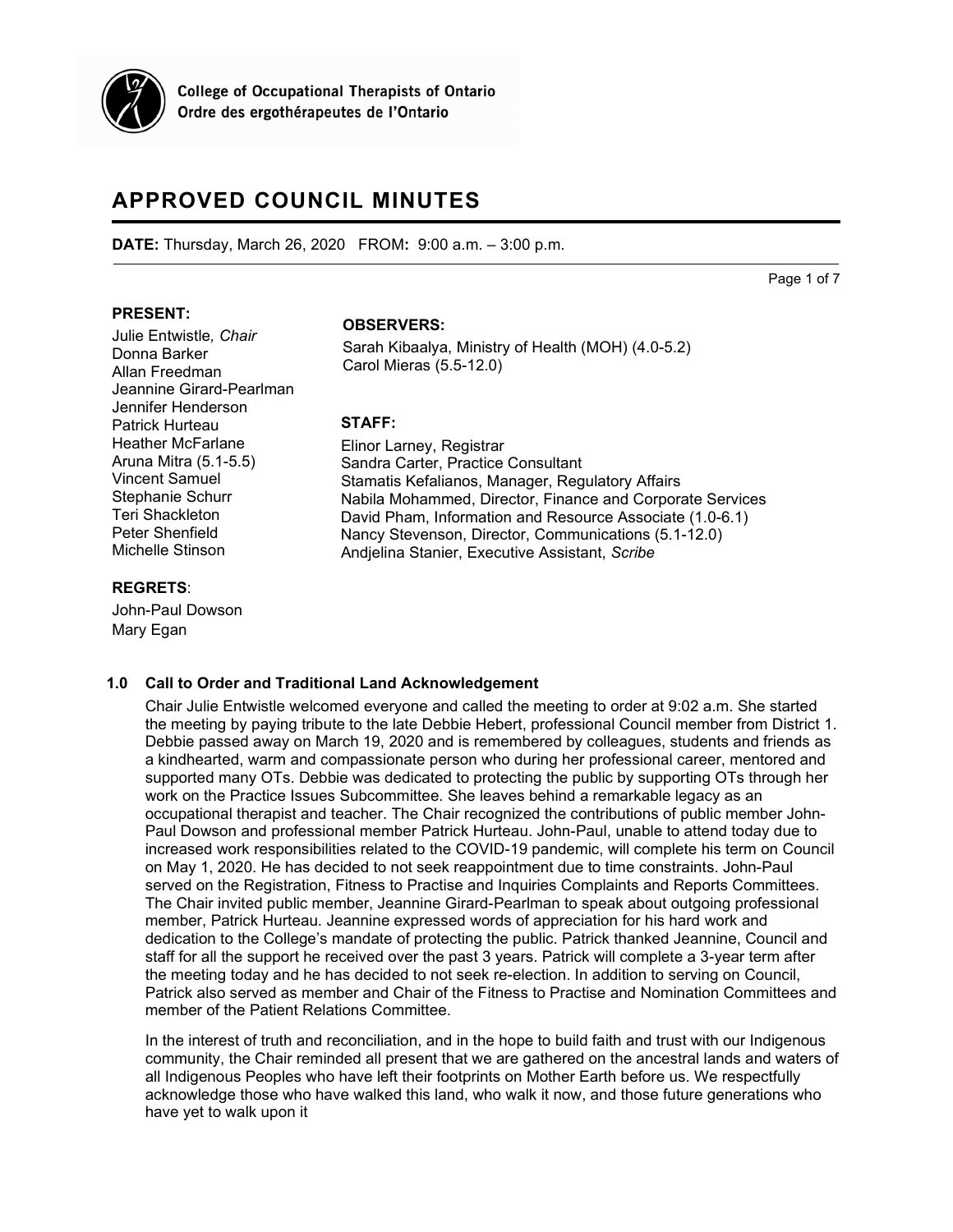# **2.0 Declaration of Conflict of Interest**

The Chair asked if members had a conflict of interest to declare. None was reported

# **3.0 Approval of Agenda**

The Chair asked if there were any additions or other changes to the agenda. None were reported.

MOVED BY: Allan Freedman SECONDED BY: Heather McFarlane

*THAT the agenda be approved as presented.*

# **CARRIED**

# **4.0 Consent Agenda**

The Consent Agenda format was introduced today. Elinor explained that the purpose is to move routine items along quickly to allow more time for discussion on more important items. In the future, all items included on the Consent Agenda will be individually listed. Today's Consent Agenda items for approval include: Draft Council Minutes of January 28, 2020, Registrar's Written Report, Annual Council Evaluation Summary, Executive Committee Report, Practice Issues Committee Report, Quality Assurance Committee Report, Discipline Committee Report, Inquiries, Complaints and Reports Committee Report, Fitness to Practise Committee Report, Registration Committee Report, Patient Relations Committee Report, Nominations Committee Report

MOVED BY: Donna Barker SECONDED BY: Teri Shackleton

*THAT Council approves the consent agenda items as presented.*

# **CARRIED**

#### **5.0 Registrar's Report**

# **5.1 Registrar's Presentation**

The Registrar reported on the specific areas of focus for Q3 (December 1, 2019 – February 29, 2020) related to the 2019-2020 Strategic Plan.

#### **5.2 Priority Performance Report**

Council reviewed and discussed performance data for Q3 2019-2020 related to the College's progress on objectives as outlined in the 2017-2020 Strategic Plan.

MOVED BY: Jeannine Girard-Pearlman SECONDED BY: Jennifer Henderson

*THAT Council receives the Priority Performance Report for the third quarter of 2019-2020.*

#### **CARRIED**

#### **5.3 Risk Management Report**

Elinor reviewed the report and highlighted two risks, 1) As Public Member Jeannine Girard-Pearlman was reappointed for one more year, the possibility of Council not being properly constituted remains a possibility after May 1, 2020 when John-Paul Dowson's term will expire and if a new public member is not appointed by then. Elinor remains in regular contact with the Public Appointments Office on this issue; 2) The emergence of COVID-19 as a global pandemic and Ontario's declaration of a state of emergency. The College is participating on a daily teleconference with Ontario's Chief Medical Officer and sharing resources with other colleges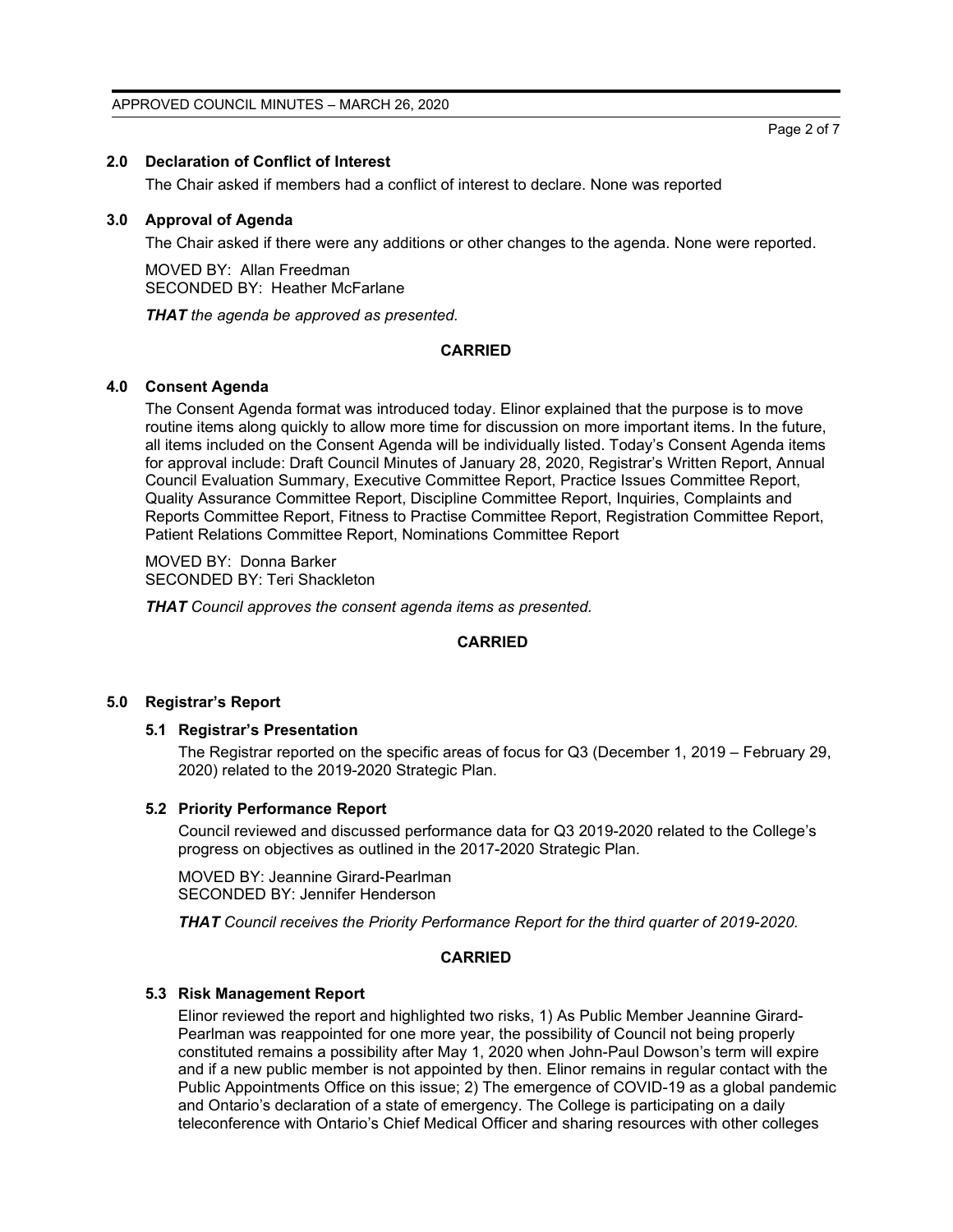and the Health Profession Regulators of Ontario (HPRO). Staff is fully equipped to work remotely from home and College processes are being adjusted as needed.

MOVED BY: Donna Barker SECONDED BY: Stephanie Schurr

*THAT Council receives the Risk Management Report.*

# **CARRIED**

# **5.4 COVID-19 Update**

Elinor and Nancy provided an update on current Ministry information as well as an update on the impact the pandemic has had on daily College operations and priorities. The College's Pandemic Contingency Plan, developed in 2009, has provided valuable guidance. While all program areas of the College are affected, three key areas have redeployed resources in response: 1) Practice Program, by responding to a significant amount of calls from registrants, 2) Registration Program, by ensuing there are no delays for OTs to register as well as postponing registration renewal to August 31, and 3) Communications Program, by creating resources for OTs through regular eblasts and the College website.

# **5.5 Enterprise Systems Project Update**

Nabila presented on the status of the Enterprise Systems Project and responded to questions.

MOVED BY: Peter Shenfield SECONDED BY: Heather McFarlane

*THAT Council approves the recommendation to move forward with the Enterprise Systems Project.*

#### **CARRIED**

#### **Welcome to Carol Mieras and Introductions**

The Chair welcomed new Council member from District 4, Carol Mieras, as an observer. Council members and staff introduced themselves. Carol will begin her term on Council at the Council Elections meeting immediately following this Council meeting.

# **6.0 Finance**

# **6.1 January (Q3) 2020 Financial Report**

Nabila Mohammed presented the financial report and responded to questions.

MOVED BY: Peter Shenfield SECONDED BY: Vincent Samuel

*THAT Council receives the January 2020 Financial Report, Statement of Financial Position and Statement of Operations, as presented.*

#### **CARRIED**

# **6.2 Annual Investment Report**

Nabila presented the Annual Investment Report as of January 2020 and responded to questions.

# **6.3 Reserve Fund for Year End 2019-2020**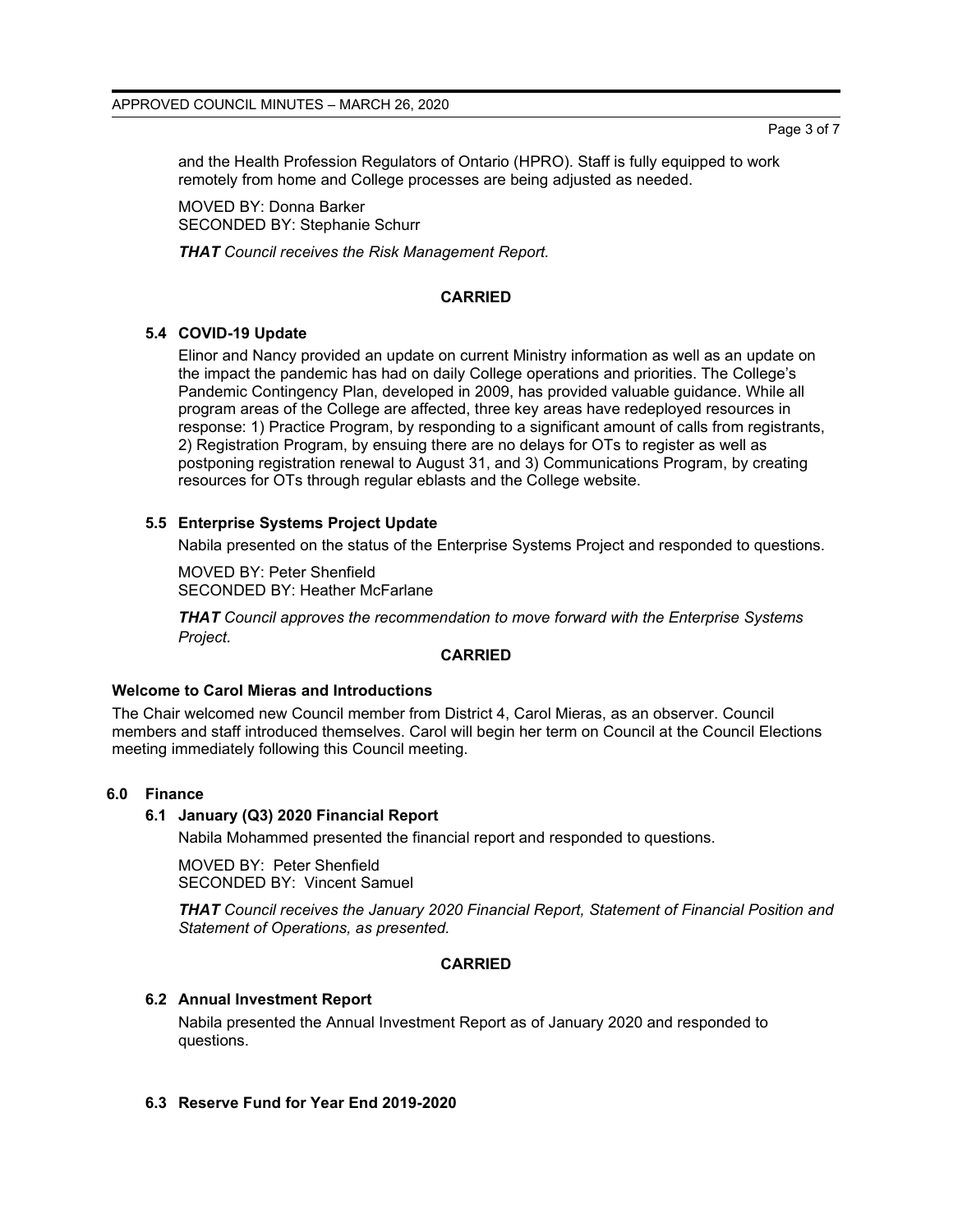Page 4 of 7

Council reviewed the memo from the Registrar which directs the allocation of monies into the reserve funds. She reviewed the recommended amendments to policy, *Establishing and Maintaining Reserve Funds – Guidelines for Council Members*

MOVED BY: Jeannine Girard-Pearlman SECONDED BY: Patrick Hurteau

*THAT Council approves the amended policy, Establishing and Maintaining Reserve Funds – Guidelines for Council Members, as presented.*

#### **CARRIED**

#### **7.0 Governance**

## **7.1 Governance Project Plan**

Council approved the new governance framework in January 2020. Since then, the Governance Working Group met and developed a 3-year project plan which incorporates the main elements of governance reform as outlined in the briefing note. Council reviewed the document and made several recommendations. It is understood that this is a live document which will be adjusted and revised through this process. This item was included for information purposes only.

## **7.2 Terms of Reference – Executive Committee, Governance Committee**

Stamatis explained that with Council's direction at the January Council meeting to formalize the Governance Committee as a new standing committee, a draft Terms of Reference was created and presented today for approval. As a result, revisions to the Executive Committee Terms of Reference were required to transfer the governance responsibilities to the new standing committee. Council recommended several minor changes to the draft Governance Terms of Reference.

MOVED BY: Donna Barker SECONDED BY: Heather McFarlane

*THAT Council approves the new Terms of Reference for the Governance Committee and the revised Terms of Reference for the Executive Committee including today's changes.*

#### **CARRIED**

#### **7.3 Reappointment of Non-Council Members**

#### **7.3.1 Investigations, Complaints and Reports Committee**

Non-Council member Hricha Rakshit's first 3-year term will end on June 30, 2020 and she has agreed to stay on for a second term if approved by Council. Hricha is a valued and consistent member of the Inquiries, Complaints and Reports Committee and her reappointment is strongly recommended by the committee.

MOVED BY: Teri Shackleton SECONDED BY: Jeannine Girard-Pearlman

*THAT Council approves the reappointment of Hricha Rakshit as Non-Council Professional Member of the Inquiries, Complaints and Reports Committee for a second 3-year term commencing on July 1, 2020*

# **CARRIED**

#### **7.3.2 Discipline Committee**

Non-Council member Zuher Ismail's first 3-year term will end on June 30, 2020 and he has agreed to stay on for a second term if approved by Council. Zuher is a valued and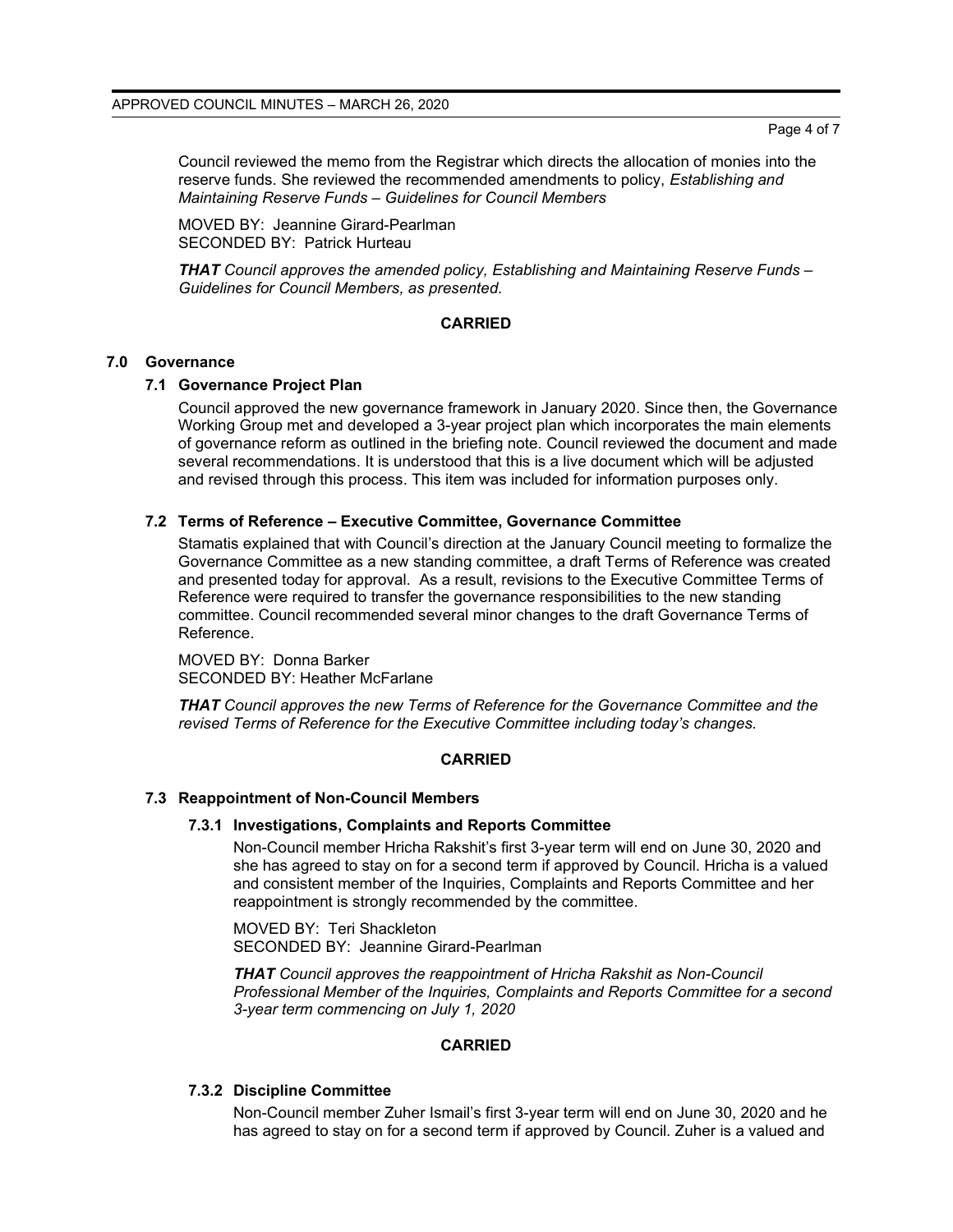Page 5 of 7

consistent member of the Discipline Committee and his reappointment is strongly recommended by the committee.

MOVED BY: Donna Barker SECONDED BY: Jennifer Henderson

*THAT Council approves the reappointment of Zuher Ismail as a Non-Council Professional Member of the Discipline Committee for a second 3-year term commencing on July 1, 2020.*

# **CARRIED**

# **7.3.3 Fitness to Practise Committee**

Non-Council member Hunaida Abboud's first 3-year term will end on June 30, 2020 and she has agreed to stay on for a second term if approved by Council. Hunaida is a valued and consistent member of the Fitness to Practise Committee and her reappointment is strongly recommended by the committee.

MOVED BY: Patrick Hurteau SECONDED BY: Teri Shackleton

*THAT Council approves the reappointment of Hunaida Abboud as a Non-Council Professional Member of the Fitness to Practise Committee for a second 3-year term commencing on July 1, 2020.*

#### **CARRIED**

## **7.4 Reappointment of Academic Member**

Donna Barker declared a conflict of interest in this decision. Donna Barker's 3-year term on Council will expire on March 29, 2020.The academic chairs notified the Registrar in February 2020 of their selection of Donna to be reappointed for a second 3-year term and Donna has agreed to stay on if approved by Council.

MOVED BY: Peter Shenfield SECONDED BY: Heather McFarlane

*THAT Council approves the reappointment of Donna Barker as Academic Council Member for a second 3-year term commencing on March 30, 2020.*

## **CARRIED (Abstention: Donna Barker)**

#### **8.0 Business**

#### **8.1 Code of Ethics**

The Patient Relations Committee (PRC) brought before Council, a revised draft Code of Ethics. Originally issued in 2011 and reformatted with the new College branding and style in 2016, the Code was identified for review because it exceeded the five-year review cycle timeline in accordance with the College Document Management Framework. The purpose for the review is to ensure it is still up to date and meeting registrant and other stakeholder needs. This document requires Council's approval for stakeholder consultation.

MOVED BY: Jeannine Girard-Pearlman SECONDED BY: Allan Freedman

*THAT Council approves the draft Code of Ethics for consultation to registrants and other stakeholders.*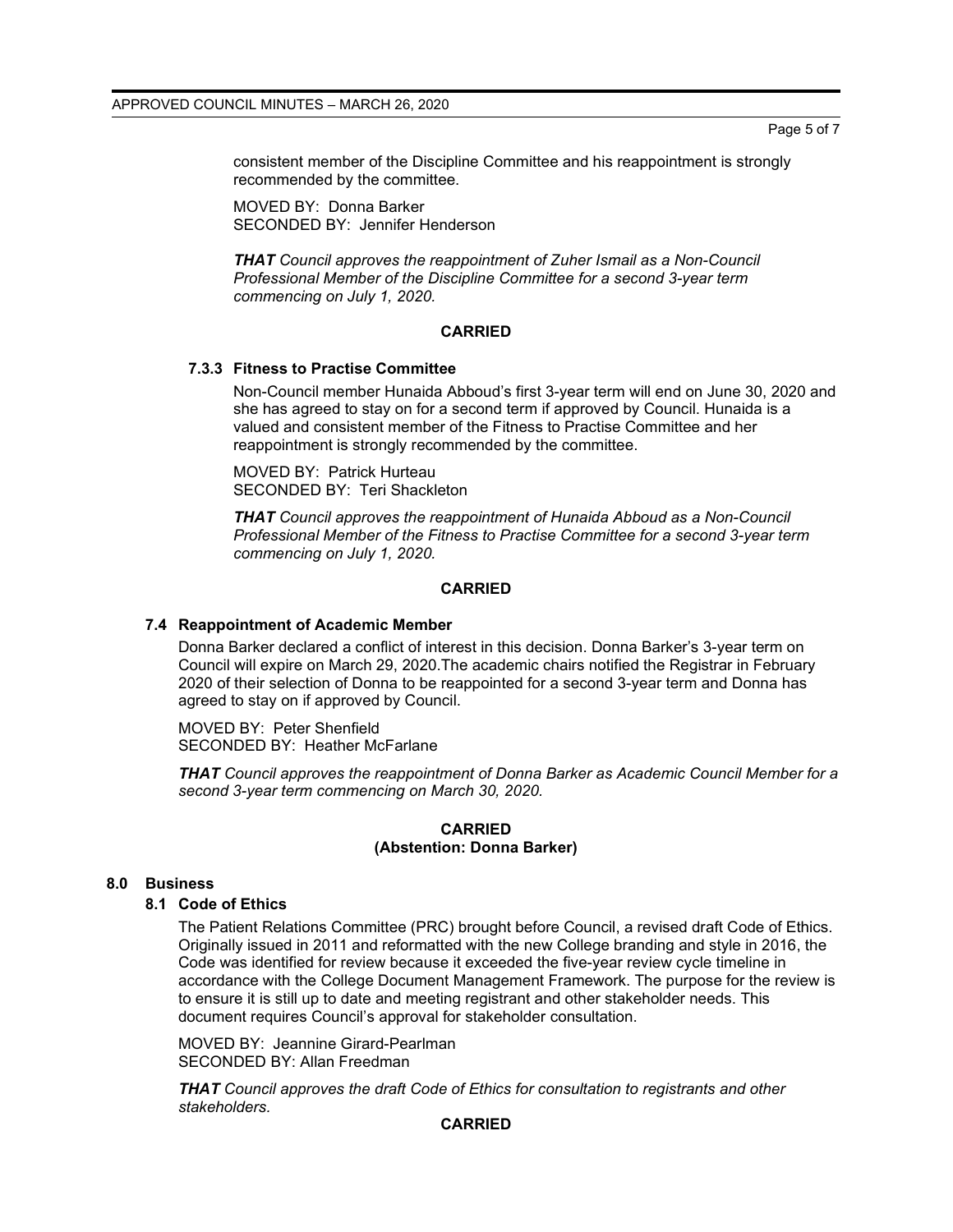#### **8.2 Sexual Abuse Policy**

The College is legally required to establish a therapy and counselling funding program for clients alleging sexual abuse by an occupational therapist. It's recommended that the College go beyond this requirement and support other expenses that may make it difficult for victims of sexual abuse to access therapy and counselling or to participate in College investigations related to the issue. Council is asked to increase the reserve fund for therapy and counselling to cover those related expenses. A correction was noted that the current fund is \$18,000 and not \$17,000 as stated in the briefing note.

MOVED BY: Jeannine Girard-Pearlman SECONDED BY: Michelle Stinson

*THAT Council approves the reserve fund for therapy and counselling be increased up to \$25,000 from \$18,000 to cover other possible related expenses as outlined in the proposed policy*

#### **CARRIED**

## **8.3 Position Statement: On the Interpretation of the Controlled Act of Communicating a Diagnosis / Guide to Controlled Acts and Delegation**

In accordance with the College Document Management Framework 3-year cycle for the review of position statements, the Practice Issues Subcommittee (PISC) identified for review the *Position Statement: On the Interpretation of the Controlled Act of Communicating a Diagnosis*. Following a full review, the subcommittee recommended the position statement be retired, and relevant information be incorporated into the *Guide to Controlled Acts and Delegation*. Executive recommended several additional minor changes.

MOVED BY: Donna Barker SECONDED BY: Jeannine Girard-Pearlman

*THAT Council approves the retiring of the Position Statement: On the Interpretation of the Controlled Act of Communicating a Diagnosis and incorporating the relevant information into the Guide to Controlled Acts and delegation, as presented and including today's changes.*

# **CARRIED**

#### **8.4 Standards for Occupational Therapist Assessments**

The Practice Issues Subcommittee (PISC) undertook the revision of this document as part of the College Document Management Framework 5-year review cycle. Significant re-drafting including title change and changes to policy content were incorporated following a thorough review process. This document requires Council's approval for stakeholder consultation.

MOVED BY: Donna Barker SECONDED BY: Heather McFarlane

*THAT Council approves the draft revised Standards for Occupational Therapist Assessments as presented, for public and stakeholder consultation.*

#### **CARRIED**

# **9.0 Environmental Scan**

Council members provided various updates on changes in systems and information of interest that impact the practice of occupational therapy.